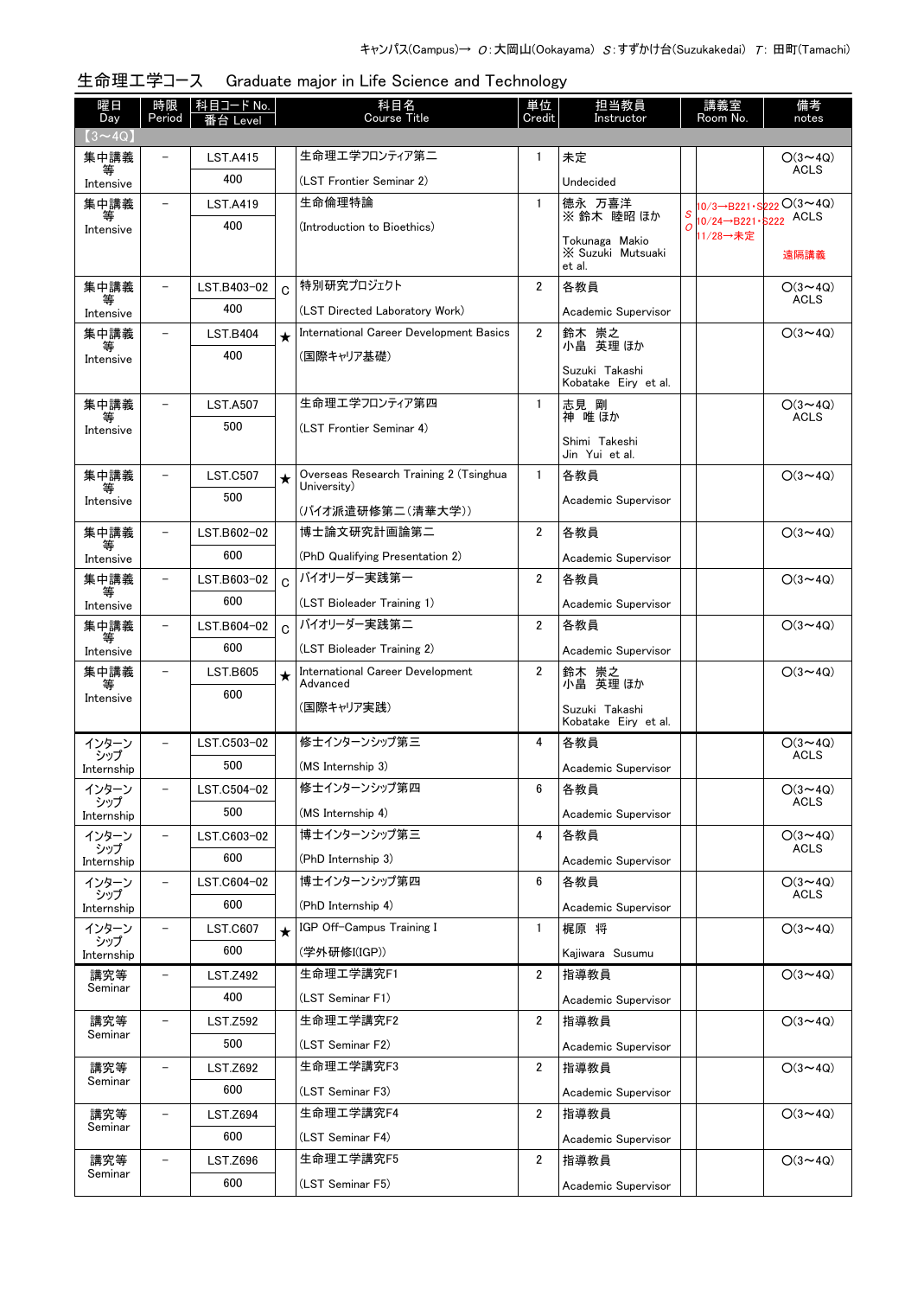| 曜日<br>Day         | 時限<br>Period             | <u>科目コード No.</u><br>番台 I evel |         | 科目名<br><b>Course Title</b>                       | 単位<br>Credit   | 担当教員<br>Instructor                         |        | 講義室<br>Room No. | 備考<br>notes                    |
|-------------------|--------------------------|-------------------------------|---------|--------------------------------------------------|----------------|--------------------------------------------|--------|-----------------|--------------------------------|
| (3Q)              |                          |                               |         |                                                  |                |                                            |        |                 |                                |
| 月                 | $1 - 2$                  | <b>LST.A408</b>               | $\star$ | <b>Computational Biology</b>                     | 2              | 櫻井 実<br>伊藤 武彦 ほか                           | S      | J221, W831      | $\bigcirc$ (Mon Thu)           |
| Mon               |                          | 400                           |         | (生物計算科学)                                         |                |                                            | 0      |                 | 遠隔講義                           |
|                   |                          |                               |         |                                                  |                | Sakurai Minoru<br>Itoh Takehiko et al.     |        |                 |                                |
| 火                 | $1 - 2$                  | <b>LST.A407</b>               | $\star$ | Science of Metabolism                            | $\overline{2}$ | 平沢 敬                                       | S      | J221,W833       | $\bigcirc$ (Tue · Fri)         |
| Tue               |                          | 400                           |         | (生物代謝科学)                                         |                | 白木 伸明 ほか                                   | 0      |                 | 遠隔講義                           |
|                   |                          |                               |         |                                                  |                | Hirasawa Takashi<br>Shiraki Nobuaki et al. |        |                 |                                |
| 火<br>Tue          | $3 - 4$                  | <b>LST.A406</b>               | $\star$ | Molecular Developmental Biology and<br>Evolution | $\overline{2}$ | 粂 昭苑<br>川上 厚志 ほか                           | S<br>0 | J221, S223      | $\bigcirc$ (Tue·Fri)<br>遠隔講義   |
|                   |                          | 400                           |         | (分子発生・進化学)                                       |                | Kume Shoen                                 |        |                 |                                |
|                   |                          |                               |         |                                                  |                | Kawakami Atsushi et                        |        |                 |                                |
|                   |                          |                               |         | <b>Computational Biology</b>                     | $\overline{2}$ | al.                                        |        |                 |                                |
| 木<br>Thu          | $1 - 2$                  | <b>LST.A408</b><br>400        | $\star$ |                                                  |                | 櫻井 実<br>伊藤 武彦 ほか                           | S<br>0 | J221,W831       | $\bullet$ (Mon · Thu)<br>遠隔講義  |
|                   |                          |                               |         | (生物計算科学)                                         |                | Sakurai Minoru                             |        |                 |                                |
|                   |                          |                               |         |                                                  |                | Itoh Takehiko et al.                       |        |                 |                                |
| 金<br>Fri          | $1 - 2$                  | <b>LST.A407</b>               | $\star$ | Science of Metabolism                            | 2              | 平沢 敬<br>白木 伸明 ほか                           | S<br>0 | J221,W833       | $\bigcirc$ (Tue · Fri)<br>遠隔講義 |
|                   |                          | 400                           |         | (生物代謝科学)                                         |                | Hirasawa Takashi                           |        |                 |                                |
|                   |                          |                               |         |                                                  |                | Shiraki Nobuaki et al.                     |        |                 |                                |
| 金<br>Fri          | $3 - 4$                  | <b>LST.A406</b>               | $\star$ | Molecular Developmental Biology and<br>Evolution | $\overline{2}$ | 粂 昭苑<br>川上 厚志 ほか                           | S<br>0 | J221, S223      | $\bigcirc$ (Tue · Fri)<br>遠隔講義 |
|                   |                          | 400                           |         | (分子発生・進化学)                                       |                | Kume Shoen                                 |        |                 |                                |
|                   |                          |                               |         |                                                  |                | Kawakami Atsushi et<br>al.                 |        |                 |                                |
| インターン             | $\qquad \qquad -$        | LST.C501-03                   |         | 修士インターンシップ第一                                     | $\mathbf{1}$   | 各教員                                        |        |                 | <b>ACLS</b>                    |
| シップ<br>Internship |                          | 500                           |         | (MS Internship 1)                                |                | Academic Supervisor                        |        |                 |                                |
| インターン             | $\qquad \qquad -$        | LST.C502-03                   |         | 修士インターンシップ第二                                     | 2              | 各教員                                        |        |                 | <b>ACLS</b>                    |
| シップ<br>Internship |                          | 500                           |         | (MS Internship 2)                                |                | Academic Supervisor                        |        |                 |                                |
| インターン             | $\qquad \qquad -$        | LST.C601-03                   |         | 博士インターンシップ第一                                     | $\mathbf{1}$   | 各教員                                        |        |                 |                                |
| シップ<br>Internship |                          | 600                           |         | (PhD Internship 1)                               |                | Academic Supervisor                        |        |                 |                                |
| インターン             | $\overline{\phantom{a}}$ | LST.C602-03                   |         | 博士インターンシップ第二                                     | 2              | 各教員                                        |        |                 |                                |
| シップ<br>Internship |                          | 600                           |         | (PhD Internship 2)                               |                | Academic Supervisor                        |        |                 |                                |
| (4Q)              |                          |                               |         |                                                  |                |                                            |        |                 |                                |
| 月                 | $1 - 2$                  | <b>LST.A410</b>               | $\star$ | Advanced Neuroscience                            | 2              | 一瀬 宏<br>鈴木 崇之ほか                            | S      | B223, W831      | $\bullet$ (Mon•Thu)            |
| Mon               |                          | 400                           |         | (神経科学)                                           |                |                                            | 0      |                 | 遠隔講義<br><b>ACLS</b>            |
|                   |                          |                               |         |                                                  |                | Ichinose Hiroshi<br>Suzuki Takashi et al.  |        |                 |                                |
| 火<br>Tue          | $3 - 4$                  | <b>LST.A409</b>               | $\star$ | Physical Biology of the Cell                     | 2              | 林 宣宏<br>村上 聡ほか                             | S<br>O | J234, S223      | $\bullet$ (Tue•Fri)<br>遠隔講義    |
|                   |                          | 400                           |         | (細胞物理生物学)                                        |                |                                            |        |                 |                                |
|                   |                          |                               |         |                                                  |                | Havashi Nobuhiro<br>Murakami Satoshi et    |        |                 |                                |
|                   | $1 - 2$                  |                               |         | Advanced Neuroscience                            | $\overline{2}$ | al.                                        | S      | B223, W831      | $\bullet$ (Mon•Thu)            |
| 木<br>Thu          |                          | <b>LST.A410</b><br>400        | $\star$ |                                                  |                | 一瀬 宏<br>鈴木 崇之ほか                            | O      |                 | 遠隔講義                           |
|                   |                          |                               |         | (神経科学)                                           |                | Ichinose Hiroshi                           |        |                 | ACLS                           |
|                   |                          |                               |         |                                                  |                | Suzuki Takashi et al.                      |        |                 |                                |
| 金<br>Fri          | $3 - 4$                  | <b>LST.A409</b><br>400        | $\star$ | Physical Biology of the Cell                     | $\overline{2}$ | 林 宣宏<br>村上 聡 ほか                            | S<br>O | J234, S223      | $\bigcirc$ (Tue · Fri)<br>遠隔講義 |
|                   |                          |                               |         | (細胞物理生物学)                                        |                | Hayashi Nobuhiro                           |        |                 |                                |
|                   |                          |                               |         |                                                  |                | Murakami Satoshi et<br>al.                 |        |                 |                                |
| 集中講義              |                          | LST.B401-02                   |         | 修士論文研究計画論第一                                      | 1              | 各教員                                        |        |                 |                                |
| Intensive         |                          | 400                           |         | (MS Qualifying Presentation 1)                   |                | Academic Supervisor                        |        |                 |                                |
| 集中講義              | $\qquad \qquad -$        | LST.B402-02                   |         | 修士論文研究計画論第二                                      | 1              | 各教員                                        |        |                 |                                |
| 等<br>Intensive    |                          | 400                           |         | (MS Qualifying Presentation 2)                   |                | Academic Supervisor                        |        |                 |                                |
| 集中講義              |                          | LST.B601-02                   |         | 博士論文研究計画論第一                                      | 2              | 各教員                                        |        |                 |                                |
| Intensive         |                          | 600                           |         | (PhD Qualifying Presentation 1)                  |                | Academic Supervisor                        |        |                 |                                |

## 生命理工学コース Graduate major in Life Science and Technology